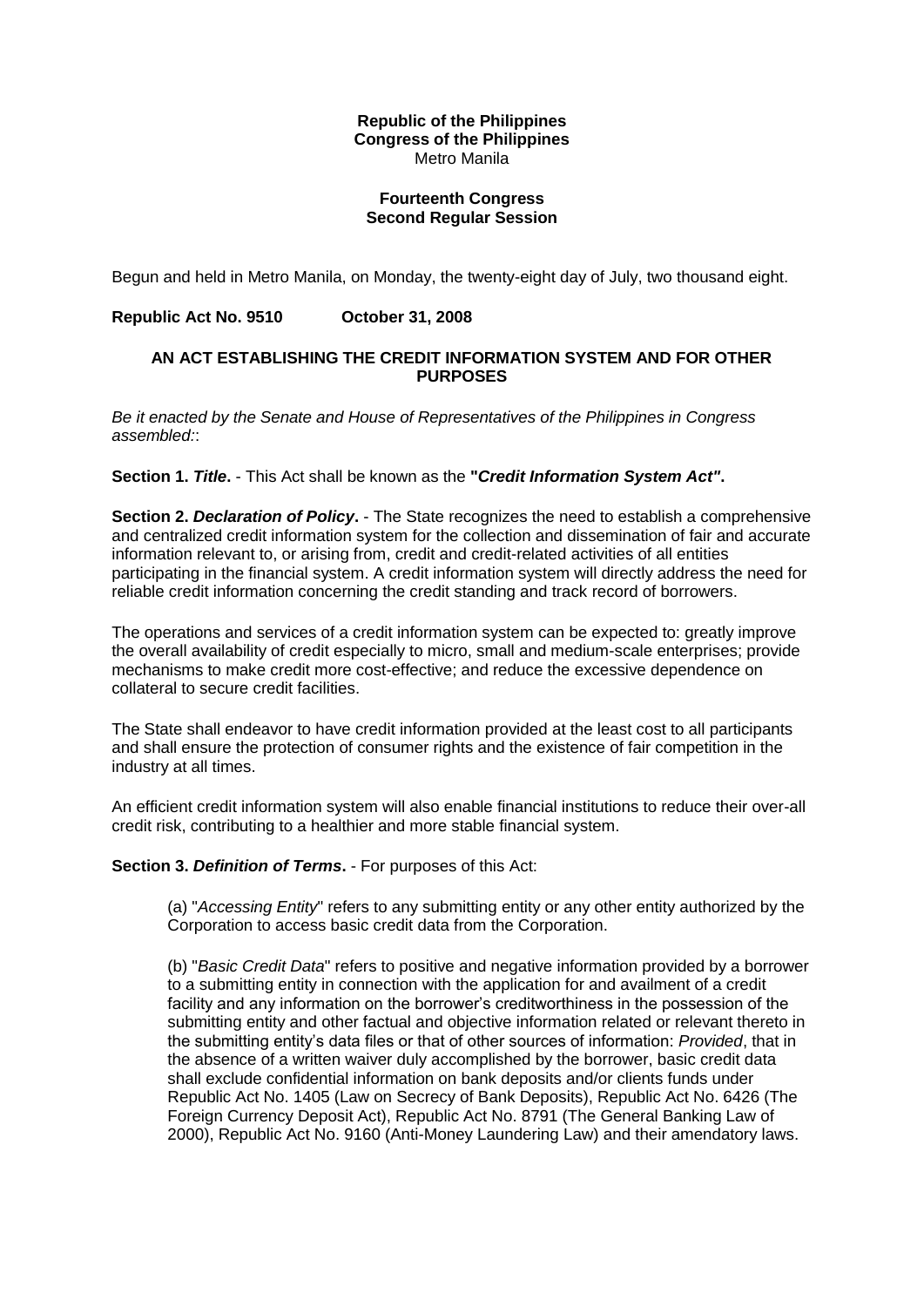(c) "*Borrower*" refers to a natural or juridical person, including any local government unit (LGU), its subsidiaries and affiliates, that applies for and/or avails of a credit facility.

(d) "*BSP*" refers to the Bangko Sentral ng Pilipinas, created under Republic Act No.7653.

(e) "*Corporation*" refers to the Credit Information Corporation established under Section 5 of this Act.

(f) "*Credit facility*" refers to any loan, credit line, guarantee or any other form of financial accommodation from a submitting entity: *Provided*, That for purposes of this Act, deposits in banks shall not be considered a credit facility extended by the depositor in favor of the bank.

(g) "*Credit Rating*" refers to an opinion regarding the creditworthiness of a borrower or of an issuer of debt security, using an established and defined ranking system.

(h) "*Credit Report*" refers to a summary of consolidated and evaluated information on creditworthiness, credit standing, credit capacity, character and general reputation of a borrower.

(i) "*Government Lending Institutions*" refers to existing and future government (GFIs), government-owned and controlled corporations (GOCCs) primarilly engaged in lending activities.

(j) "*Negative Credit Information*" refers to information/data concerning the poor credit performance of borrowers such as, but not limited to, defaults on loans, adverse court judgments relating to debts and reports on bankruptcy, insolvency, petitions or orders on suspension of payments and corporate rehabilitation.

(k) "*Non-Accessing Entity*" refers to an entity other than a Submitting Entity, Special Accessing Entity or Borrower that is authorized by the Corporation to access credit information from a Special Accessing Entity.

(l) "*Outsource entity*" refers to any accredited third party provider to whom the Corporation may outsource the processing and consolidation of basic credit data pertaining to a borrower or issuer of debt or convertible securities under such qualifications, criteria and strict confidentiality guidelines that the Corporation shall prescribe and duly publish.

(m) "*Positive credit information*" refers to information/data concerning the credit performance of a borrower such as, but not limited to, information on timely repayments or non-delinquency.

(n) "*Relevant Government Agencies*" refers to the Department of Finance, Department of Trade and Industry, Bangko Sentral ng Pilipinas, Insurance Commission and the Cooperative Development Authority.

(o) "*SEC*" refers to the Securities and Exchange Commission.

(p) "*Special Accessing Entity*" refers to a duly accredited private corporation engaged primarily in the business of providing credit reports, ratings and other similar credit information products and services.

(q) "*Submitting Entity*" refers to any entity that provides credit facilities such as, but not limited to, banks, quasi-banks, trust entities, investment houses, financing companies,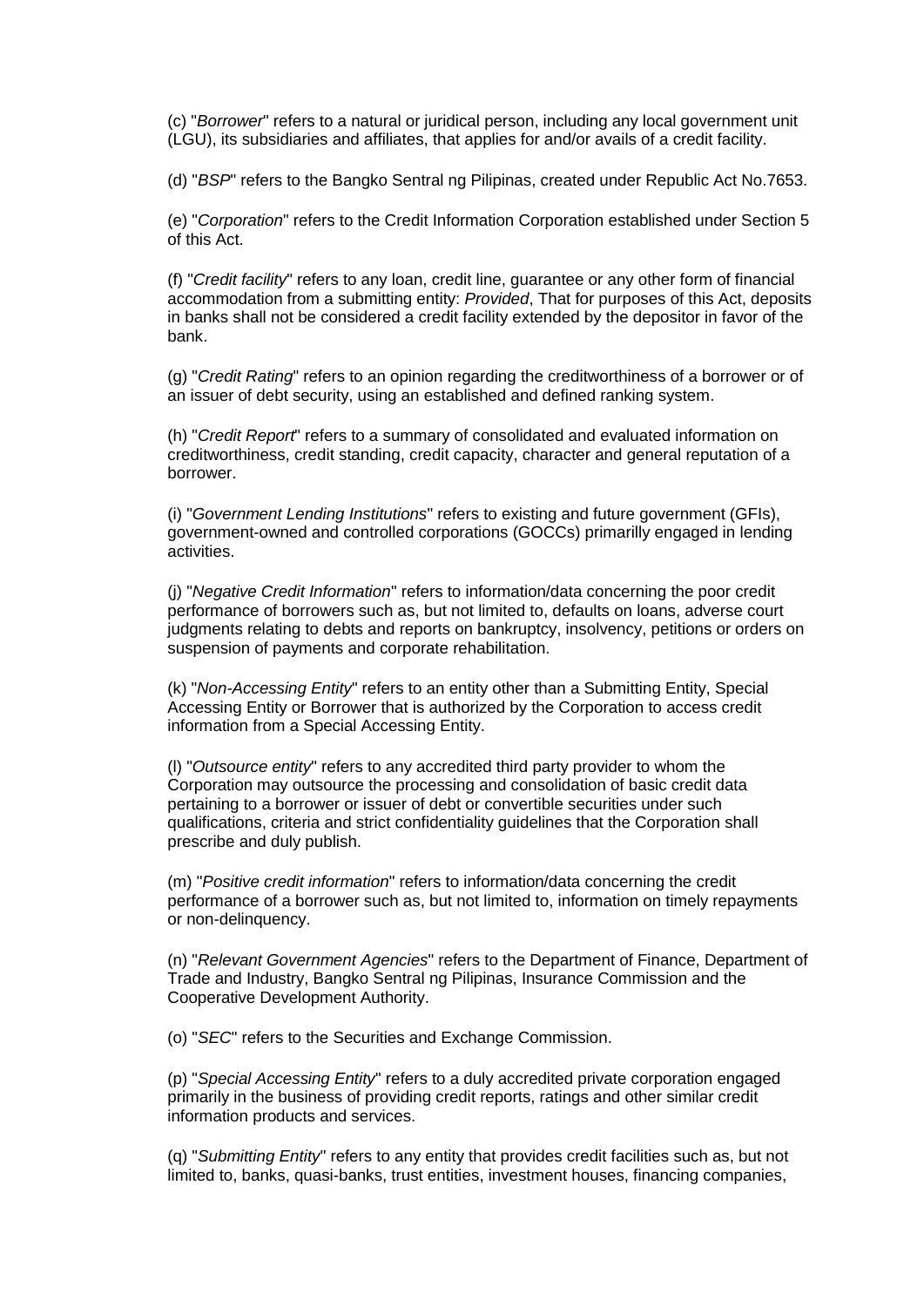cooperatives, nongovernmental, micro-financing organizations, credit card companies, insurance companies and government lending institutions**.**

**Section 4.** *Establishment of the Credit Information System***.** - In furtherance of the policy set forth in Section 2 of this Act, a credit information system is hereby established.

(a) Banks, quasi-banks, their subsidiaries and affiliates, life insurance companies, credit card companies and other entities that provide credit facilities are required to submit basic credit data and updates thereon on a regular basis to the Corporation.

(b) The Corporation may include other credit providers to be subject to compulsory participation: *Provided*, That all other entities qualified to be submitting entities may participate subject to their acceptance by the Corporation: *Provided*, *further*, That, in all cases, participation under the system shall be in accordance with such standards and rules that the SEC in coordination with the relevant government agencies my prescribe.

(c) Participating submitting entities are required to submit to the Corporation any negative and positive credit information that tends to update and/or correct the credit status of borrowers. The Corporation shall fix the time interval for such submission: *Provided*, That such interval shall not be less than fifteen (15) working days but not more than thirty (30) working days.

(d) The Corporation should regularly collect basic credit data of borrowers at least on a quarterly basis to correct/update the basic credit data of said borrowers.

(e) The Corporation may also access credit and other relevant information from government offices, judicial and administrative tribunals, prosecutorial agencies and other related offices, as well as pension plans administered by the government.

(f) Each submitting entity shall notify its borrowers of the former's obligation to submit basic credit data to the Corporation and the disclosure thereof to the Corporation, subject to the provisions of this Act and the implementing rules and regulations.

(g) The Corporation is in turn authorized to release consolidated basic credit data on the borrower, subject to the provisions of Section 6 of this Act.

(h) The negative information on the borrower as contained in the credit history files of borrowers should stay in the database of the Corporation unless sooner corrected, for not more than three (3) years from and after the date when the negative credit information was rectified through payment or liquidation of the debt, or through settlement of debts through compromise agreements or court decisions that exculpate the borrower from liability. Negative information shall be corrected and updated within fifteen (15) days from the time of payment, liquidation or settlement of debts.

(i) Special Accessing Entities shall be accredited by the Corporation in accordance with such standards and rules as the SEC in coordination with the relevant government agencies, may prescribe.

(j) Special accessing entities shall be entitled access to the Corporation's pool of consolidated basic credit data, subject to the provisions of Section s 6 and 7 of this Act and related implementing rules and regulations.

(k) Special accessing entities are prohibited from releasing basic credit data received from the Corporation or credit reports and credit ratings derived from the basic credit data received from the Corporation, to non-accessing entities unless the written consent or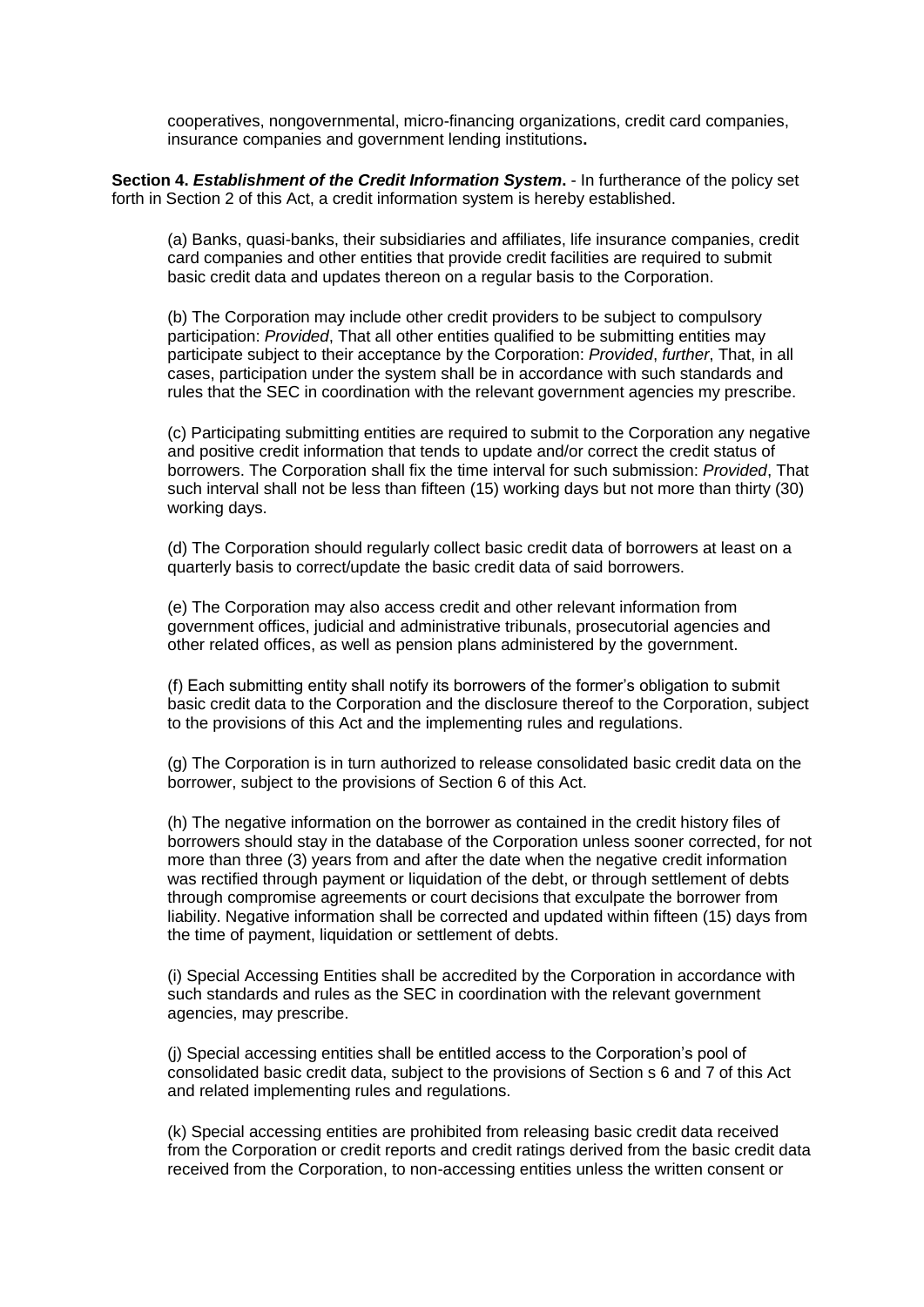authorization has been obtained from the Borrower: *Provided*, *however*, That in case the borrower is a local government unit (LGU) or its subsidiary or affiliate, the special accessing entity may release credit information on the LGU, its subsidiary or affiliate upon written request and payment of reasonable fees by a constituent of the concerned LGU.

(l) Outsource Entities, which may process and consolidate basic credit data, are absolutely prohibited from releasing such data received from the Corporation other than to the Corporation itself.

(m) Accessing Entities shall hold strictly confidential any credit information they receive from the Corporation.

(n) The borrower has the right to know the causes of refusal of the application for credit facilities or services from a financial institution that uses basic credit data as basis or ground for such a refusal.

(o) The borrower, for a reasonable fee, shall have, as a matter of right, ready and immediate access to the credit information pertinent to the borrower. In case of erroneous, incomplete or misleading credit information, the subject borrower shall have the right to dispute the erroneous, incomplete, outdated or misleading credit information before the Corporation. The Corporation shall investigate and verify the disputed information within five (5) working days from receipt of the complaint. If its accuracy cannot be verified and cannot be proven, the disputed information shall be deleted. The borrower and the accessing entities and special accessing entities who have received such information shall be informed of the corresponding correction or removal within five (5) working days. The Corporation should use a simplified dispute resolution process to fast track the settlement/resolution of disputed credit information. Denial of these borrowers' rights, without justifiable reason, shall entitle the borrower to indemnity.

**Section 5.** *Establishment of the Central Credit Information Corporation***.** - There is hereby created a Corporation which shall be known as the Credit Information Corporation, whose primary purpose shall be to receive and consolidate basic credit data, to act as a central registry or central repository of credit information, and to provide access to reliable, standardized information on credit history and financial condition of borrowers.

(a) The Corporation is hereby authorized to adopt, alter, and use a corporate seal which shall be judicially noticed; to enter into contracts; to incur liabilities; to lease or own real or personal property, and to sell or otherwise dispose of the same; to sue and be sued; to compromise, condone or release any liability and otherwise to do and perform any and all things that may be necessary or proper to carry out the purposes of this Act.

(b) The authorized capital stock of the Corporation shall be Five hundred million pesos (P500,000,000.00) which shall be divided into common and preferred shares which shall be non-voting. The National Government shall own and hold sixty percent (60%) of the common shares while the balance of forty percent (40%) shall be owned by and held by qualified investors which shall be limited to industry associations of banks, quasi-banks and other credit related associations including associations of consumers. The amount of Seventy-five million pesos (PhP75,000,000.00) shall be appropriated in the General Appropriations Act for the subscription of common shares by the National Government to represent its sixty percent (60%) equity share and the amount of Fifty million pesos (PhP50,000,000.00) shall be subscribed and paid up by such qualified investors in accordance with Section 5(d) hereof.

(c) The National Government may subscribe or purchase securities or financial instrument that may be issued by the Corporation as a supplement to capital.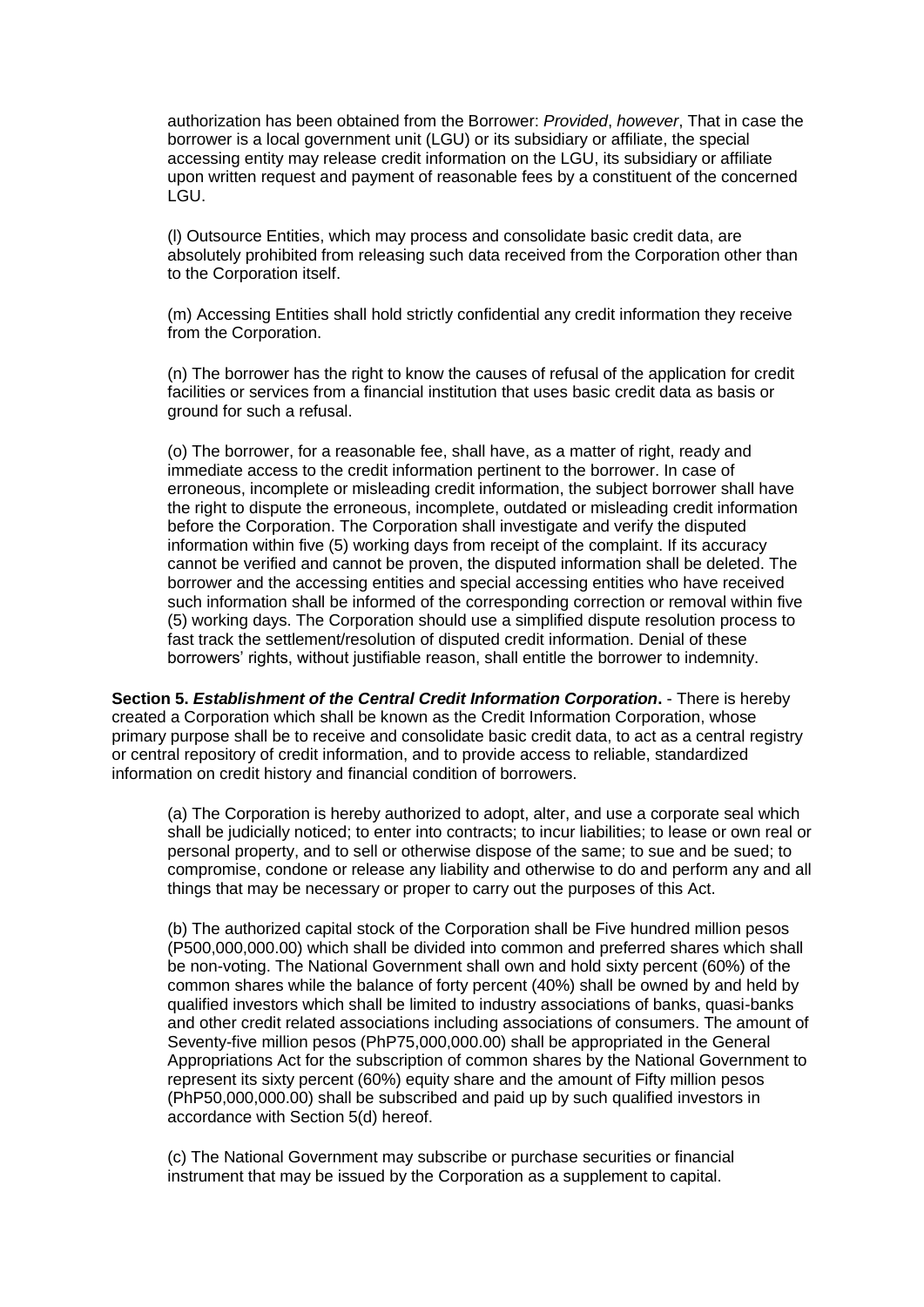(d) Equal equity participation in the Corporation shall be offered and held by qualified private sector investors but in no case shall each of the qualified investor represented by an association of banks, quasi-banks and other credit-related associations including the associations of consumers have more than ten percent (10%) each of the total common shares issued by the Corporation.

(e) The SEC in coordination with relevant government agencies, shall prescribe additional requirements for the establishment of the Corporation, such as industry representation, capital structure, number of independent directors, and the process for nominating directors, and such other requirements to ensure consumer protection and free, fair and healthy competition in the industry.

(f) The Chairman of the SEC shall be the Chairman of the Board of Directors of the Corporation. Whenever the Chairman of the SEC is unable to attend a meeting of the Board, he/she shall designate an Associate Commissioner of the SEC to act as his/her alternate.

The powers and functions of the Corporation shall be exercised by a board of directors composed of fifteen (15) members. The directors representing the government shares shall be appointed by the President of the Philippines.

(g) The directors and principal officers of the Corporation, shall be qualified by the "fit and proper" rule for bank directors and officers. To maintain the quality of management of the Corporation and afford better protection to the system and the public in general, the SEC in coordination with the relevant government agencies, shall prescribe, pass upon and review the qualifications and disqualifications of individuals elected or appointed directors of the Corporation and disqualify those found unfit. After due notice to the board of directors of the Corporation, the SEC may disqualify, suspend or remove any director who commits or omits an act which render him unfit for the position. In determining whether an individual is fit and proper to hold the position of a director of the Corporation, due regard shall be given to his integrity, experience, education, training and competence.

The members of the Board of Directors must be Filipino citizens and at least thirty (30) years of age. In addition, they shall be persons of good moral character, of unquestionable integrity, of known probity, and have attained competence in the fields of law, finance, economics, computer science or information technology. In addition to the disqualifications imposed by the Corporation Code, as amended, no person shall be nominated by the national government if he has been connected directly with a banking or financial institution as a director or officer, or has substantial interest therein within three (3) years prior to his appointment.

(h) The Board of Directors may appoint such officers and employees as are not otherwise provided for in this Act, define their duties, fix their compensations and impose disciplinary sanctions upon such officers and employees, for cause. The salaries and other compensation of the officers and employees of the Corporation shall be exempt from the Salary Standardization Law. Appointments in the Corporation, except to those which are policy-determining, primarily confidential or highly technical in nature, shall be made only according to the Civil Service Law.

(i) The Corporation shall acquire and use state-of-the-art technology and facilities in its operations to ensure its continuing competence and capability to provide updated negative and positive credit information; to enable the Corporation to relay credit information electronically as well as in writing to those authorized to have access to the credit information system; and to insure accuracy of collected, stored and disseminated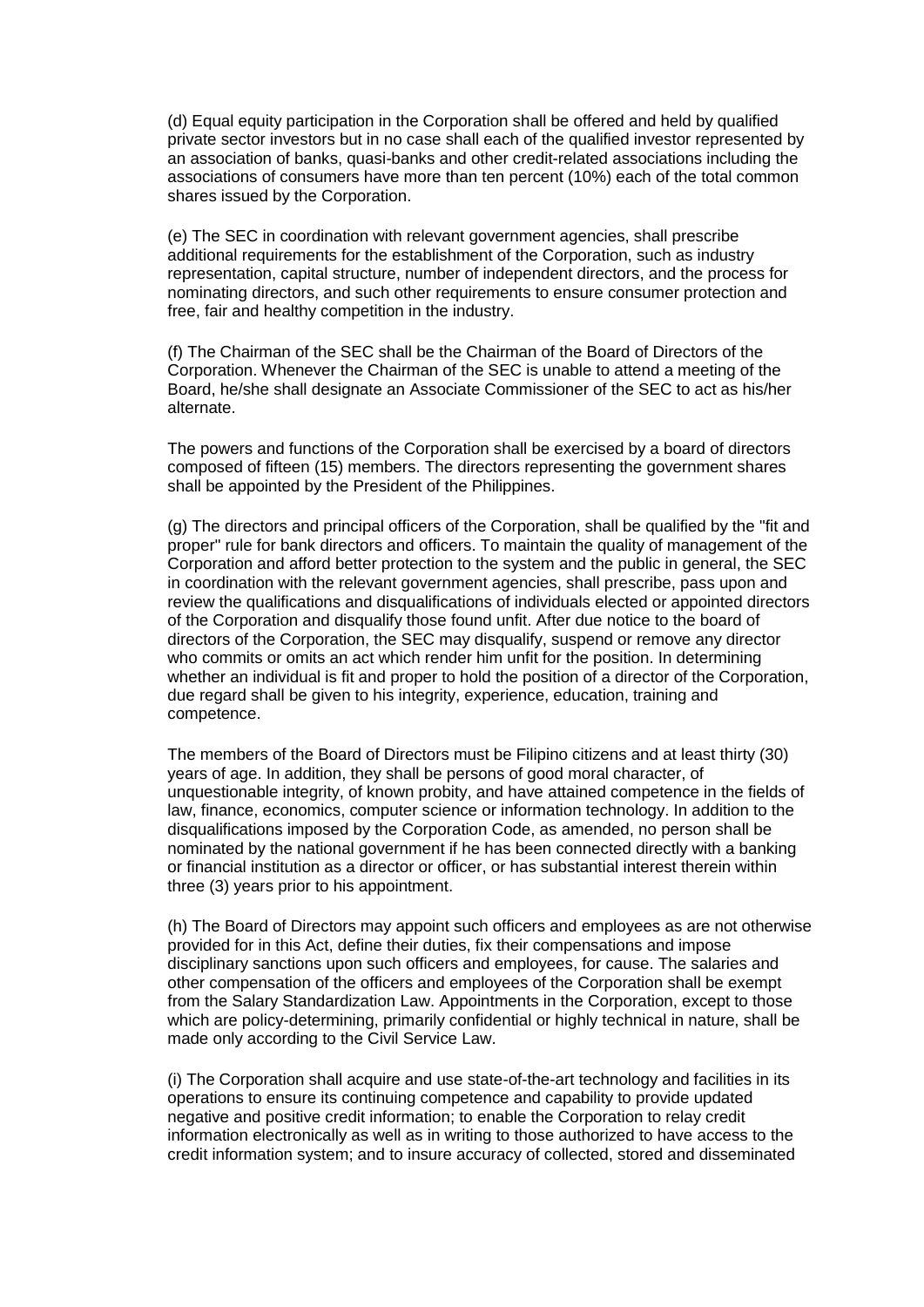credit information. The Corporation shall implement a borrower's identification system for the purpose of consolidating credit information.

(j) The provisions of any general or special law to the contrary notwithstanding, the importation by the Corporation of all equipment, hardware or software, as well as all other equipment needed for its operations shall be fully exempt from all customs duties and from all other taxes, assessments and charges related to such importation.

(k) The Corporation shall have its principal place of business in Metro Manila, but may maintain branches in such other places as the proper conduct of its business may require.

(l) Any and all acquisition of goods and services by the Corporation shall be subject to Procurement Laws.

(m) The national government shall continue to hold sixty percent (60%) of the common shares for a period not to exceed five (5) years from the date of commencement of operations of the Corporation. After the said period, the national government shall dispose of at least twenty percent (20%) of its stockholdings in the Corporation to qualified investors which shall be limited to industry associations of banks, quasi-banks and other credit-related associations, including associations of consumers. The national government shall offer equal equity participation in the Corporation to all qualified investors. When the ownership of the majority of the common voting shares of the Corporation passes to private investors, the stockholders shall cause the adoption and registration with the SEC of the amended articles of incorporation within three (3) months from such transfer of ownership.

**Section 6.** *Confidentiality of Credit Information***.** - The Corporation, the submitting entities, the accessing entities, the outsource entities, the special accessing entities and the duly authorized non-accessing entities shall hold the credit information under strict confidentiality and shall use the same only for the declared purpose of establishing the creditworthiness of the borrower. Outsource entities which may process and consolidate basic credit data are absolutely prohibited from releasing such data received from the Corporation other than to the Corporation.

The accreditation of an accessing entity, a special entity and/or an outsource entity which violates the confidentiality of, or which misuses, the credit information accessed from the Corporation, may be suspended or revoked. Any entity which violates this section may be barred access to the credit information system and penalized pursuant to Section 11 of this Act.

The Corporation shall be authorized to release and disclose consolidated basic credit data only to the Accessing Entities, the Special Accessing Entities, the Outsource Entities and Borrowers. Basic Consolidated basic credit data released to Accessing Entities shall be limited to those pertaining to existing Borrowers or Borrowers with pending credit applications. Credit information shall not be released to entities other than those enumerated under this Section except upon order of the court.

**Section 7.** *Educational Campaign***.** - A continuing nationwide educational campaign shall be developed and undertaken by the Corporation to promote the benefits of a credit information system to the economy; to create awareness on the rights of consumers/borrowers to access their credit reports collected, stored and disseminated by the Corporation; to disseminate the rights of the borrowers to dispute any incorrect/inaccurate credit information in the database file of the Corporation; to familiarize consumers of the procedure in collecting, storing and disseminating credit information of borrowers by the Corporation; and to brief consumers of other related information.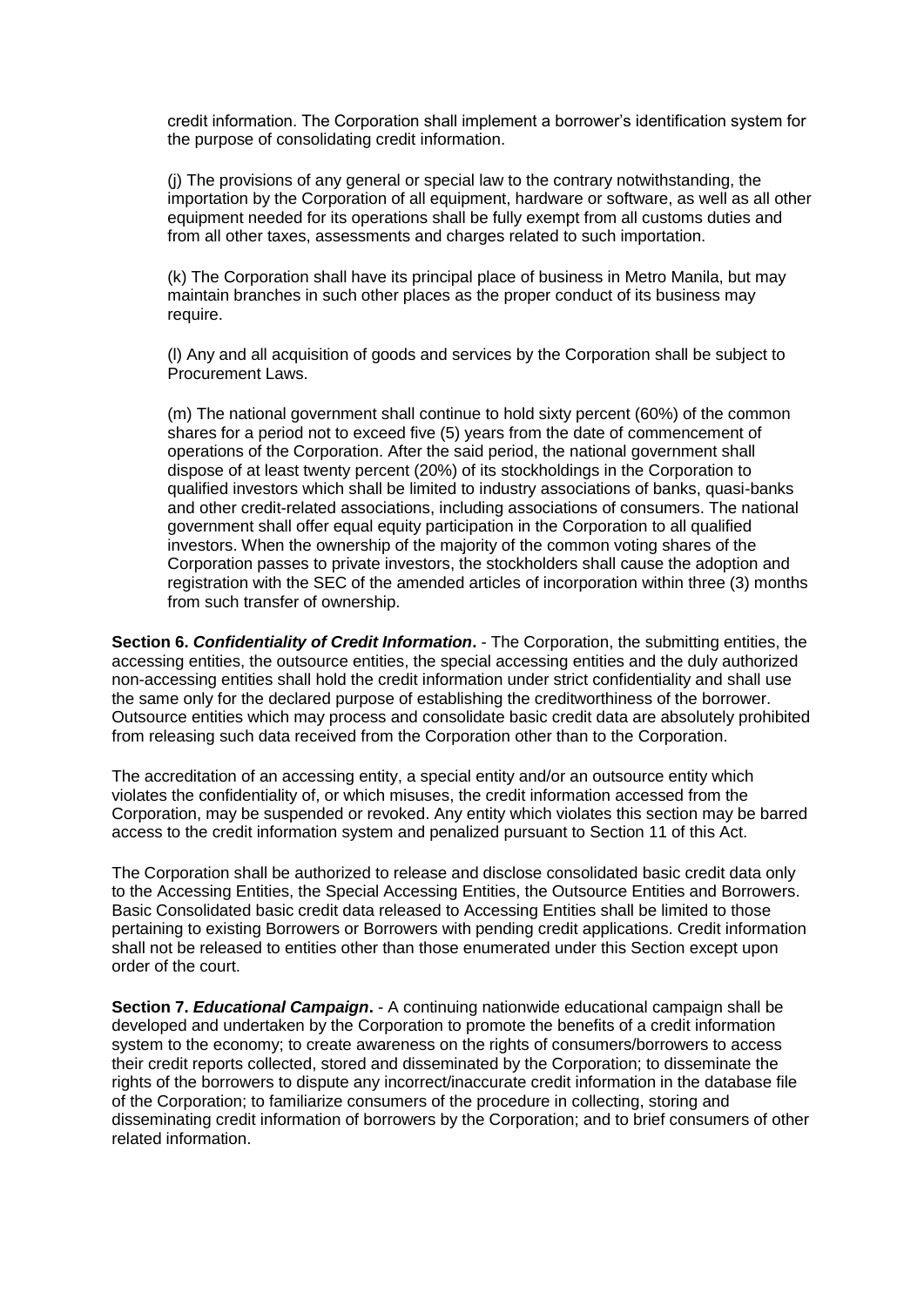**Section 8.** *Rules and Regulations***.** - For purposes of creating a healthy balance between the need for reliable credit information and safeguarding consumer protection, ensuring free and healthy competition in the industry, the SEC, in coordination with relevant government agencies and existing industry stakeholders, shall issue the implementing rules and regulations (IRRs), which shall be reviewed, revised and approved by the Oversight Committee to ensure consistency and compliance with the provisions of this Act, embodying among others:

(a) The basic credit data shall be limited or confined in form and content to an objective and factual information and shall exclude any subjective information or opinion;

(b) Restrictions on the use and transfer of credit information;

(c) Rights of the borrowers to access their respective credit information and to dispute the factual accuracy of such credit information;

(d) Requirements and standards for the establishment of the Corporation including, but not limited to, ownership, industry representation, independent directors and process of nomination of directors;

(e) Accreditation standards for submitting entities and special accessing entities and nonaccessing entities;

(f) Sanctions to be imposed by the Corporation on:

(i) The submitting entities for non-submission of reports and for delayed and/or erroneous reporting;

(ii) Accessing entities, special accessing entities, outsource entities and duly authorized non-accessing entities, for breaches of the confidentiality of misuse of, the credit information obtained from the credit information system; and

(iii) Violations of other applicable rules and regulations: *Provided*, That these administrative sanctions shall be in the form of fines in amounts as may be determined by the Corporation but in no case to exceed Thirty thousand pesos (PhP30,000.00) a day for each violation, taking into consideration the attendant circumstances, such as the nature and gravity of the violation or irregularity. Imposition of administrative sanctions shall be without prejudice to any criminal and other sanctions as may be applicable under this Act and relevant laws;

(g) Suspension or cancellation of the rights of any Accessing Entity or Special Accessing Entity to access Credit Information from the Corporation; *Provided*, That the SEC in coordination with relevant government agencies and existing industry stakeholders, may issue subsequent regulations consistent with the IRR as approved by the Congressional Oversight Committee.

In addition, the SEC may regulate access to the credit information system as well as the fees that shall be collected by the Corporation from the Accessing and Special Accessing Entities, taking into consideration the policy of lowering the cost of credit, promoting fair competition, and the need of the Corporation to employ state-of-the-art technology; and

(h) The basic credit data about a borrower shall be limited to credit information existing on the date of the enactment of this Act and thereafter.

**Section 9.** *Congressional Oversight Committee***.** - There is hereby created a congressional oversight committee, composed of seven (7) members from the Senate and seven (7) members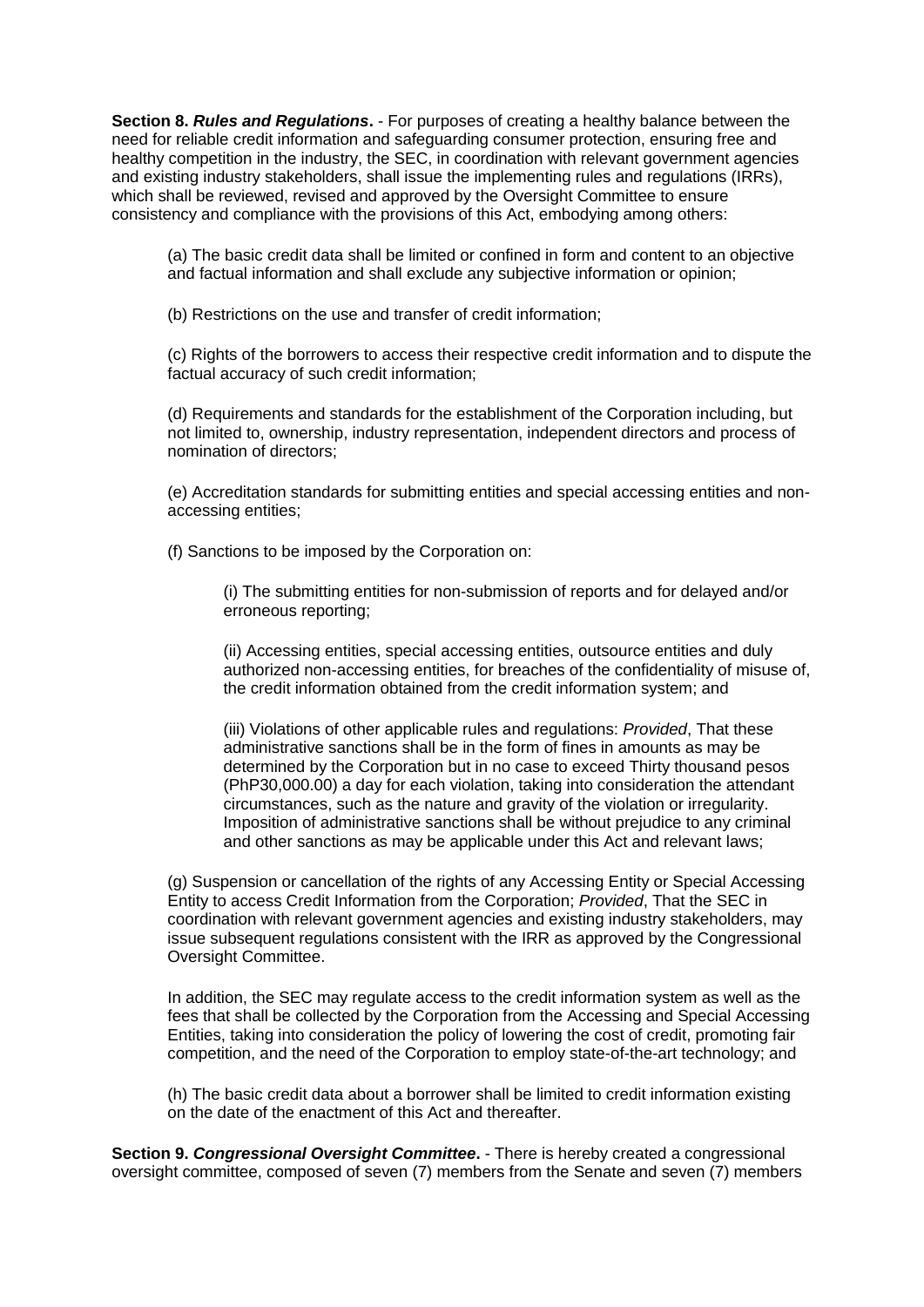from the House of Representatives. The Members from the Senate shall be appointed by the Senate President with at least three (3) Senators representing the minority. The Members of the House of Representatives shall be appointed by the Speaker with at least three (3) members representing the minority.

After the Oversight Committee approved the implementing rules and regulations, it shall thereafter become *functus officio*, and therefore cease to exist: *Provided*, That the Congress may revive the Congressional Oversight Committee in case of a need for any major revision/s in the implementing rules and regulations.

**Section 10.** *Indemnity in Favor of the Corporation, its Officers and Employees***.** - Unless the Corporation or any of its officers and employees is found liable for any willful violation of this Act, bad faith, malice and/or gross negligence, the Submitting Entities, Accessing Entities, Special Accessing Entities, Outsource Entities and duly authorized non-accessing entities shall hold the Corporation, its directors, officers and employees free and harmless to the fullest extent permitted by law and shall indemnify them from any and all liabilities, losses, claims, demands, damages, deficiencies, costs and expenses of whatsoever kind and nature that may arise in connection with the performance of their functions without prejudice to any criminal liability under existing laws.

**Section 11.** *Penalties***.** - Any person who willfully violates any of the provisions of this Act or the rules and regulations promulgated by the SEC in coordination with the relevant government agencies shall, upon conviction, suffer a fine of not less than Fifty thousand pesos (PhP50,000.00). nor more than One million pesos (PhP1,000,000.00) or imprisonment of not less than one (1) year nor more than five (5) years, or both, at the discretion of the court.

**Section 12.** *Inviolable Nature of the Secrecy of Bank Deposits and/or Client Funds***.** - Pursuant to Republic Act No. 1405 (Law on Secrecy of Bank Deposits), Republic Act No. 6426 (The Foreign Currency Deposit Act), Republic Act No. 8791 (The General Banking Law of 2000), Republic Act No. 9160 (Anti-Money Laundering Law) and their amendatory laws, nothing in this Act shall impair the secrecy of bank deposits and and/or client funds and investments in government securities or funds.

**Section 13.** *Annual Report***.** - The SEC shall submit an annual report to Congress on the status of the implementation of this Act.

**Sec. 14.** *Principal Government Agency.* - The SEC shall be the lead government agency to implement and enforce this Act. As lead agency, the SEC shall consult and coordinate with other relevant government agencies in the adoption of all rules and regulations for the full and effective implementation and enforecement of this Act, taking into account the policy objectives contained in Section 2 hereof.

**Section 15.** *Separability Clause***.** - Should any provision of this Act or the application thereof to any person or circumstance be held invalid, the other provisions or sections of this Act shall not be affected thereby.

**Section 16.** *Repealing Clause***.** - This Act repeals Presidential Decree No. 1941 in its entirety. All laws, decrees, executive orders, rules and regulations or parts thereof which are inconsistent with this Act are hereby repealed, amended or modified accordingly.

**Section 17.** *Effectivity Clause***.** - This Act shall take effect fifteen (15) days following its publication in the *Official Gazette* or in at least two (2) newspapers of general circulation.

Approved